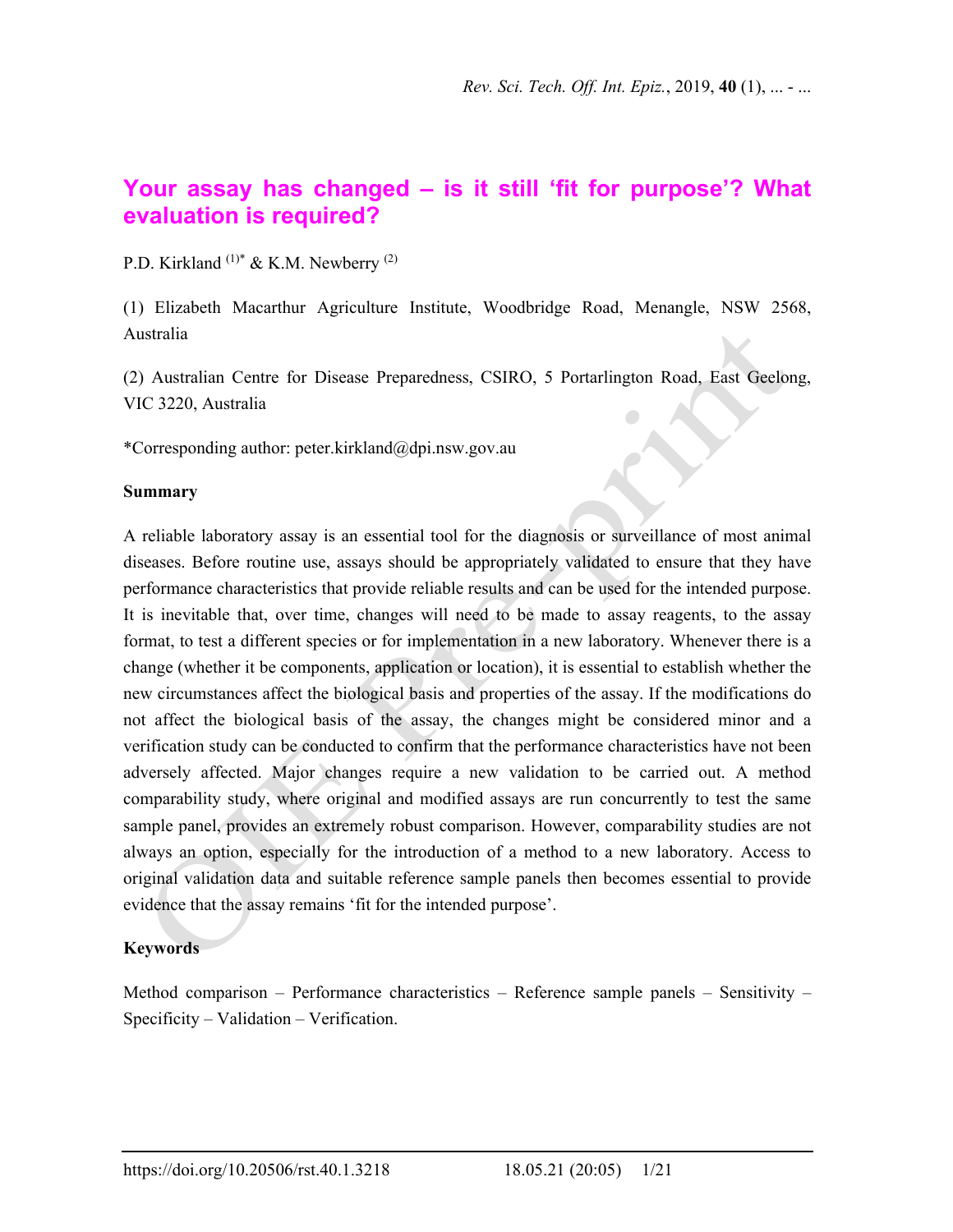## **Introduction**

The terms validation and verification can sometimes be confusing as the objectives are broadly the same – to demonstrate that a test or method is 'fit for purpose'. Further, some of the steps and procedures involved can also be the same or very similar. In brief, when a new assay is developed, it is subjected to a wide range of assessments to establish its performance characteristics and to determine that these characteristics are of a sufficiently high quality to confirm that the test can be used for the intended purpose. This overall process is known as 'validation' and should also identify the limitations of a method, as well as factors that influence its accuracy and precision and to what extent they do so.

The definition of 'verification', and when such a process is an acceptable alternative to validation, is more problematic. Apart from detailed validation studies, it could be considered that any other evaluations that are undertaken are done so to verify that the assay remains 'fit for purpose'. In this manuscript, verification will be considered in this broad context. The international accreditation standard used by most veterinary laboratories states, 'The laboratory shall verify that it can properly perform methods before introducing them by ensuring that it can achieve the required performance. If the method is revised by the issuing body, verification shall be repeated to the extent necessary' (1). The World Organisation for Animal Health (OIE) *Manual of Diagnostic Tests for Terrestrial Animals* (*Terrestrial Manual*) states, in Chapter 2.2.8., 'Verification represents evidence that the performance characteristics, e.g. accuracy and precision of a validated assay, are comparable when used in another laboratory' (2). However, this chapter of the OIE *Terrestrial Manual* also uses the term 'comparability' for a process to demonstrate that a test that has undergone 'minor' changes remains fit for purpose. In general, comparative studies are only appropriate for minor changes (2, 3). Another chapter of this thematic issue (3) provides a comprehensive review of minor changes to assays that would only require a comparative evaluation.

In contrast, any modifications that would alter the biological basis of the assay are regarded as major (2, 3). For example, the use of a test for a different animal species or specimen type, or, in the context of a polymerase chain reaction (PCR) assay, a change in the primers and probes for different targets in different regions of the genome would constitute major changes and would require a comprehensive validation rather than a limited verification study.

The most important decisions for verification studies (regardless of their type) are practical in nature and relate to study design. The resources and requirements for the introduction of a validated assay into a new laboratory will be different from those in which there has been a minor change in an assay component. Nevertheless, in each instance, the starting point must be the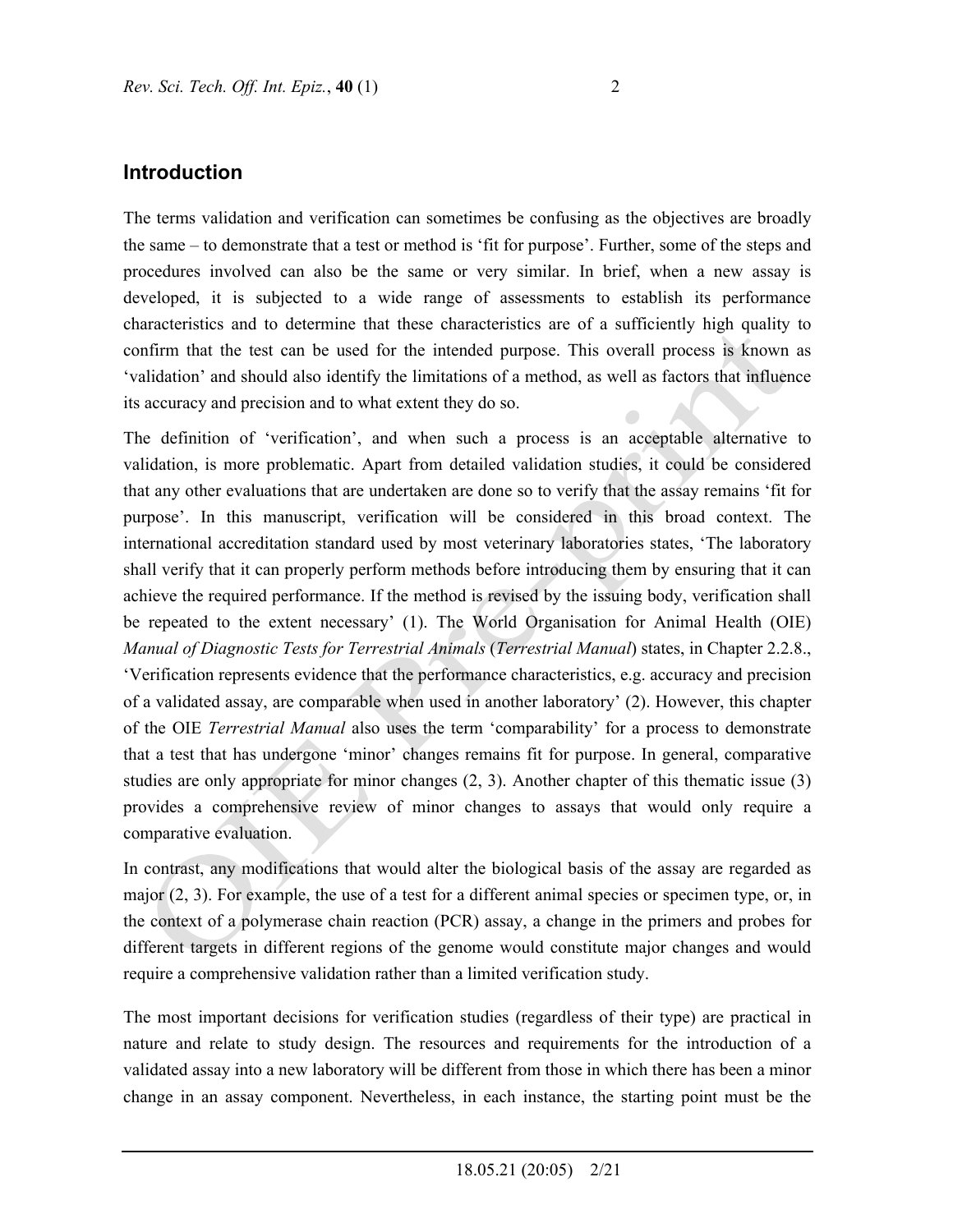identification of a benchmark against which performance assessments will be judged. If a new assay, for which the laboratory has no current capability, is being established, the laboratory will be dependent on either published information or information provided by the kit manufacturer. While there are no specific steps documented, some guidance is provided by the OIE (4, 5). Chapter 1.1.6. of the OIE *Terrestrial Manual* states the following:

'If a laboratory is considering the use of a validated commercial kit or a candidate assay based on published literature with validation data, some form of verification will be required to determine whether the assay complies with either the kit manufacturer's or the author's assertions, with respect to Stage 1 validation criteria, in the context of the intended application. This may require a limited verification of both Analytical Specificity and Analytical Sensitivity using available reference materials, whether they be external and/or locally acquired from the target population. Once the laboratory is confident that the assay is performing as described from an analytical perspective, then proceeding to a limited Stage 2 validation should be considered in the context of the intended application and target population before the assay is put into routine diagnostic use' (4).

These steps can be used as a guide to identify the aspects that may need to be considered during a verification study. If the assay is the subject of a validation that has been accepted by the OIE and listed on the OIE Register of diagnostic kits, access to data relating to performance criteria should not be an impediment, with a summary of essential data available on the OIE website (6). However, in some instances, one of the challenges may be the availability of suitable reference samples. After an assay has been established as a new capability for a laboratory, parallel testing in collaboration with another laboratory and participation in a proficiency-testing programme are valuable ways to expand the data panel to demonstrate 'fitness for purpose'.

When there has been a minor change to an assay, verification that the assay remains 'fit for purpose' can take the form of a comparability or methods comparison study. With adequate forward planning, this evaluation should produce a robust outcome because both assays (the original before the change and the new, modified format) can be run concurrently, with only a single parameter changed. The original assay becomes the benchmark against which the impact of the change is assessed. If there is a need to change more than one component, then the changes should be made in a stepwise manner, with only one change being evaluated at a time. An excellent series of examples of the application of a methods comparison study has been provided by Reising *et al.* (7).

Achieving similar performance characteristics after a change provides evidence that the test remains 'fit for that purpose'. On the other hand, when a change is made that has sufficient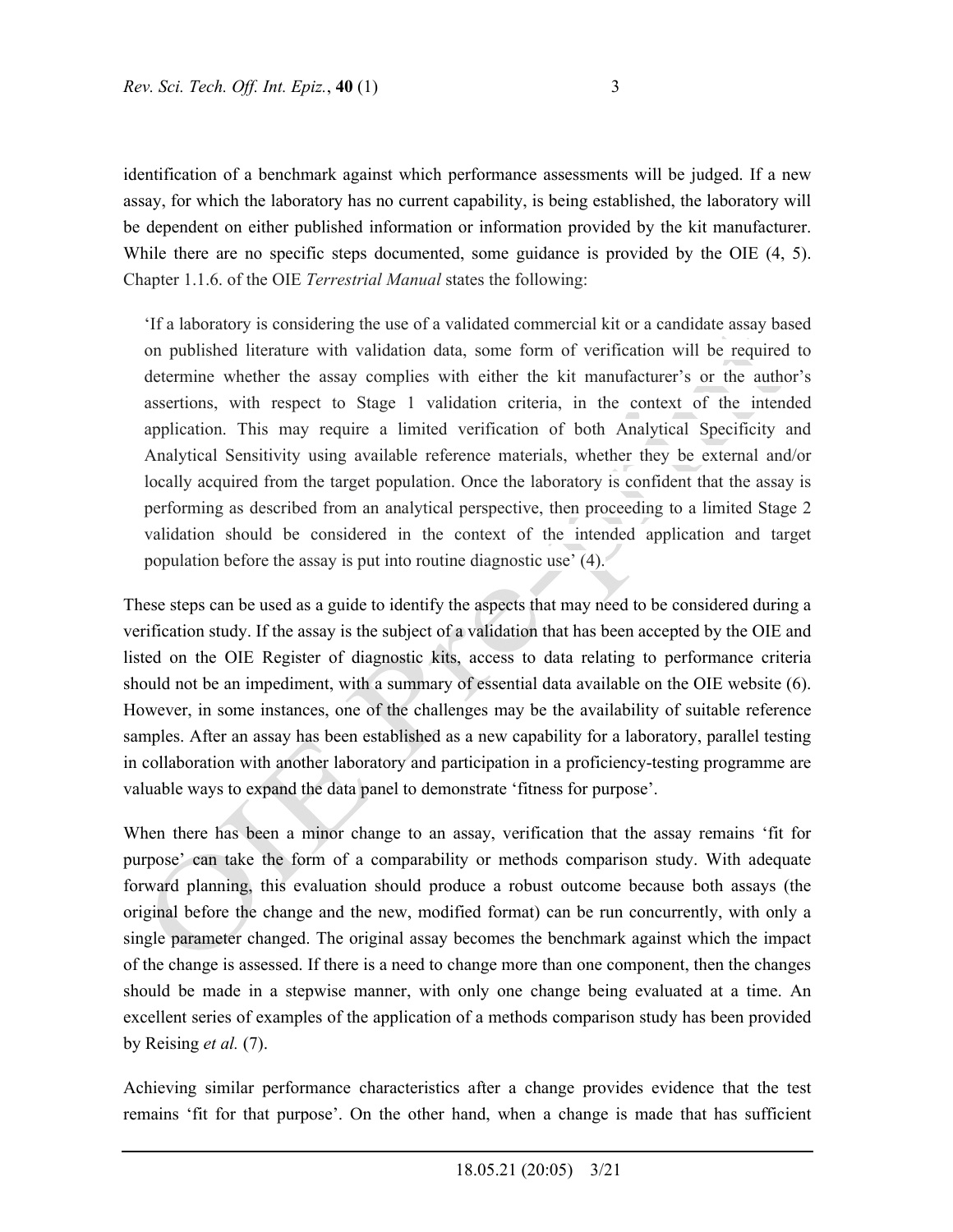impact that the performance of the test does not meet the original criteria, it may be necessary either to undertake a validation study or, for changes in test components, to reject that batch of reagents and source new materials.

Ultimately, the extent of the assessment that is required must be judged by appropriately skilled scientists. The flow chart in **Appendix 1** may be a useful guide to determine whether a verification process will be adequate or whether validation is required to ensure that the test remains 'fit for a defined purpose'.

### **Reference sample panels**

Whether the goal is to establish satisfactory performance of a new commercially produced kit, to confirm the performance of a published test or to confirm the ongoing fitness of an established 'in-house' test after minor changes, there is a need to have access to suitable reference materials to use in a verification study. These contribute to the benchmark against which assay performance is judged. Depending on the nature of the test, sourcing and maintaining a stock of appropriate reference materials can be challenging, particularly for infectious diseases. These materials are likely to be used over a long period of time. Ideally, this should be a selection that was used in the original assay validation, though this can be difficult when verifying the performance of a commercially manufactured test kit or for assays developed in other countries. For some diseases, national or international reference samples are available, but these are usually limited in both number and volume and cannot provide the full range of reactivity needed for a comprehensive verification.

When sourcing samples to establish a reference panel for infectious diseases, it is important to consider the biology of the disease and time line for decay of the analyte to ensure that samples are of a reliable status for the test. For example, while it is important to have samples with varying concentrations of the analyte, such as antibodies, selecting samples early in the course of an infection or in animals with declining analyte levels (e.g. maternally derived antibodies) may give more variable results and with greater variation in isotypes, especially immunoglobulin G (IgG) and immunoglobulin M (IgM). It is essential that reference panels are stored in a manner that maximises stability to ensure reliable performance over a long period of time. Depending on the stability of the reference material, this may involve preparing a large number of single-use aliquots that are stored frozen, freeze dried or treated to allow long-term storage under refrigeration. There are no definitive guidelines on the number of samples that should be included in a reference collection. However, the collection should cover the spectrum of reactivity that is routinely encountered for both positive and negative samples in the assay, and should be of sufficient volume to allow replication during testing. To support long-term standardisation, each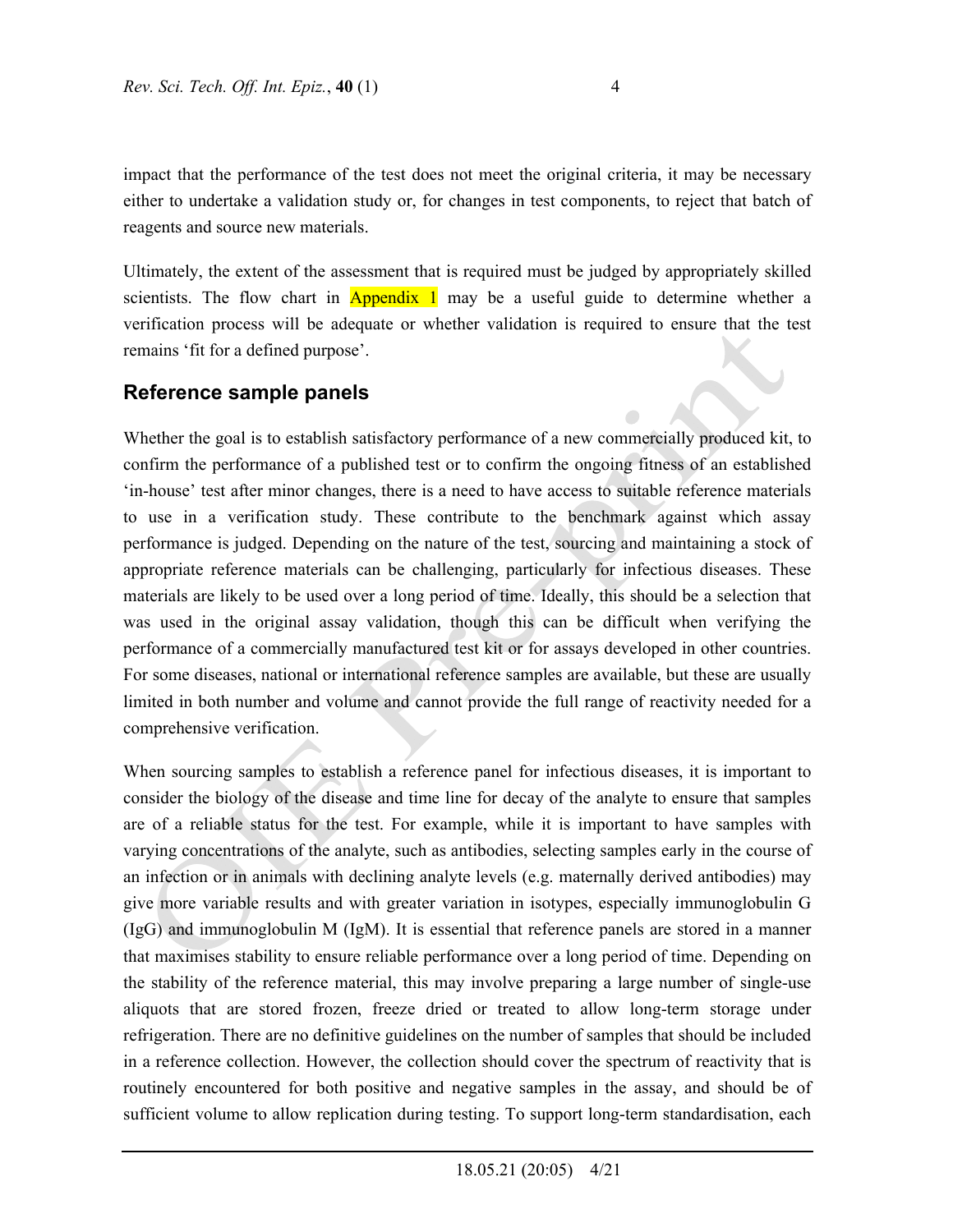sample in a collection should have sufficient volume to support its use over many years. Further considerations for the development and use of biobanks and reference collections are also described in other chapters of this thematic issue (see Watson *et al.* and Ludi *et al.)* (8, 9).

Although it is difficult to specify the absolute number of samples needed for a verification study, panels consisting of about 30 samples from infected animals and a similar number of uninfected animals, representing the target population, will usually provide an acceptable degree of rigour. The number of samples will also be influenced by other factors mentioned elsewhere, such as the significance of the disease, purpose of the test and stage of infection. Within the sample collection, if the main purpose of testing is for surveillance, there may be a trend towards weaker reacting samples, whereas, for routine diagnostic testing, the samples may cover the spectrum of reactivity encountered for the disease under investigation.

When establishing reference sample panels for either validation or verification studies for infectious diseases, the value of a collection of samples from a longitudinal study cannot be overstated. Most of the limitations with experimentally infected animals can be overcome if a natural route of infection is used. With careful planning, it is possible to generate frequent and critically timed collection of an appropriate range of samples. These can be invaluable, supporting first the evaluation of methods for agent detection (whether by direct antigen detection methods, PCR or culture) and, later, the detection of antibodies. Since the time of exposure to the pathogen is precisely defined, accurate data can be established for the onset and duration of nucleic acid and/or antigen detection, as well as the length of time during which the infectious agent may be detected (the size of the 'diagnostic window'). Samples collected later in the course of the infection underpin determination of the onset of an antibody response, the identification of samples in which IgM is likely to be detected and changes in antibody titres over time. In some instances, the IgM response can be strong at the onset of disease and rapidly decline. As an example, if an IgM enzyme-linked immunosorbent assay (ELISA) for West Nile virus was being verified, samples collected at three weeks after the onset of disease would not be suitable, as there is only infrequently a detectable IgM response three weeks after the first observation of disease (10).

Although usually not the primary purpose of an experimental study, with appropriate storage, these samples become a very valuable resource. However, it is extremely important to include a selection of negative and positive samples from the target population to verify assay performance. Further, while serially collected samples from a longitudinal study are invaluable for assessing or optimising test performance over time, such samples cannot be used to determine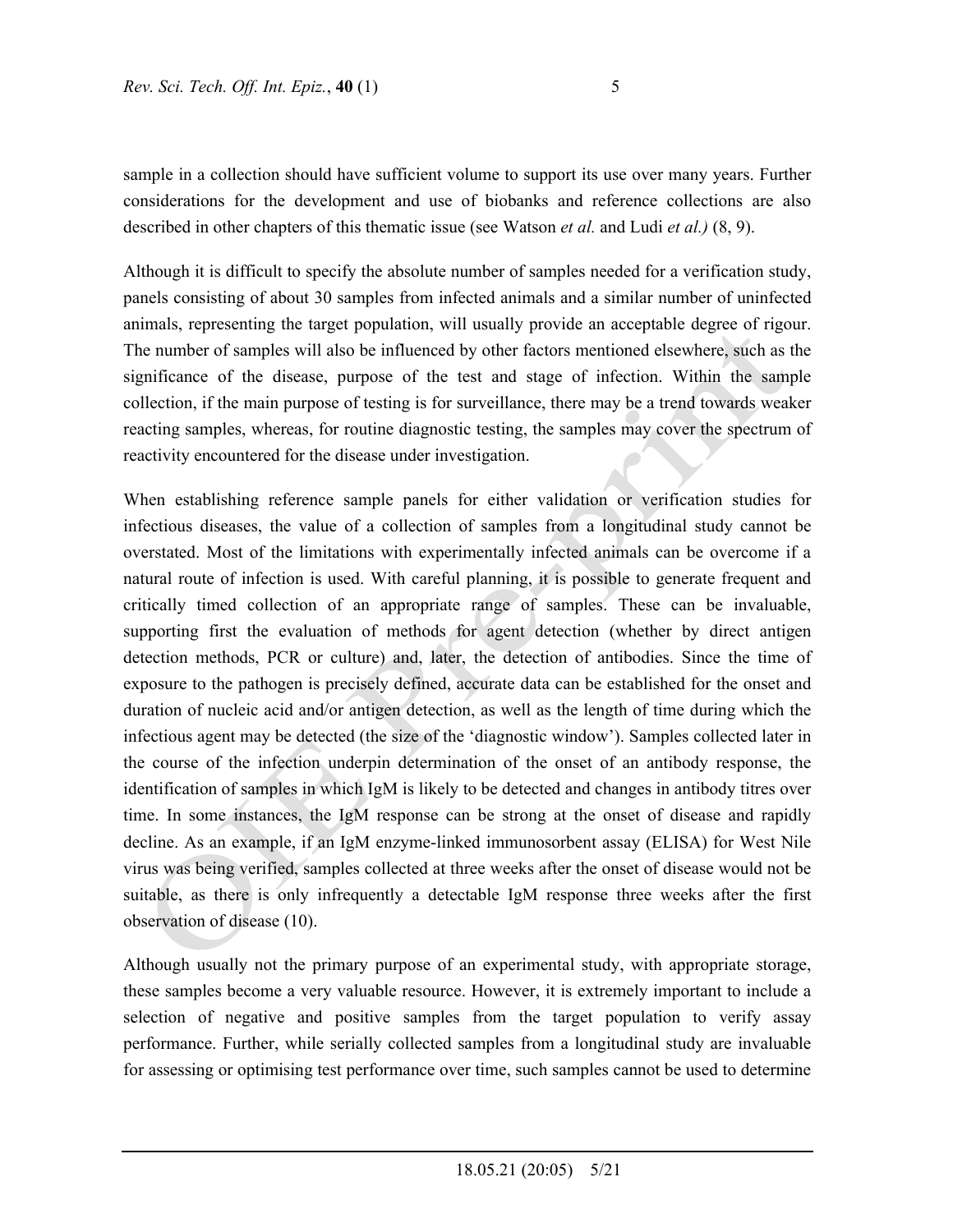diagnostic sensitivity (Dse) or diagnostic specificity because they do not fulfil the statistical requirement for independent observations (4).

# **When is a verification study required?**

Examples of some of the circumstances and changes or factors that can affect the performance of an assay and should establish the need for a verification study or perhaps, in some instances, limited validation studies include:

- − introducing a well-validated test into a different laboratory;
- − changes in the environmental conditions in which the test is performed. In some instances, even the move to a new facility on the same site has affected assay performance due to temperature variation and differences in water quality or equipment;
- − changes in batches of test reagents or controls for an assay developed 'in house';
- − changes to a method of production for reagents for example, a different purification process for an antigen used in a serological test. In contrast, a change from an 'intact' or whole agent compared to the use of a purified protein or subunit, or from infectious to inactivated organisms or viruses, would trigger the need for a validation study;
- − use of a test in a different geographical region or animal population from the one in which it was originally developed. Under these circumstances, the new laboratory needs a suitable collection of locally collected samples of known status for the pathogen of interest. This will inevitably require the use of other assays to establish the status of the donor animals. This may be challenging for agents with many different strains or serotypes. Depending on the availability of suitable material, validation may be required, rather than a verification study;
- − for 'pan-reactive' assays, confirmation that the emergence or evolution of new strains or taxonomic species does not compromise assay performance. Long-term reliable detection of different strains or subtypes of infectious agents may be challenging;
- − a change in the dilution factor for samples, particularly in serological and antigen detection assays;
- − depending on the type of test, a change in the animal species may require either verification or validation. The impact of a change in species is unlikely to impact on an agent detection test such as PCR or a cultural method and a verification study would probably be acceptable. In contrast, a serological test to detect antibodies in a different animal species is likely to need a validation study;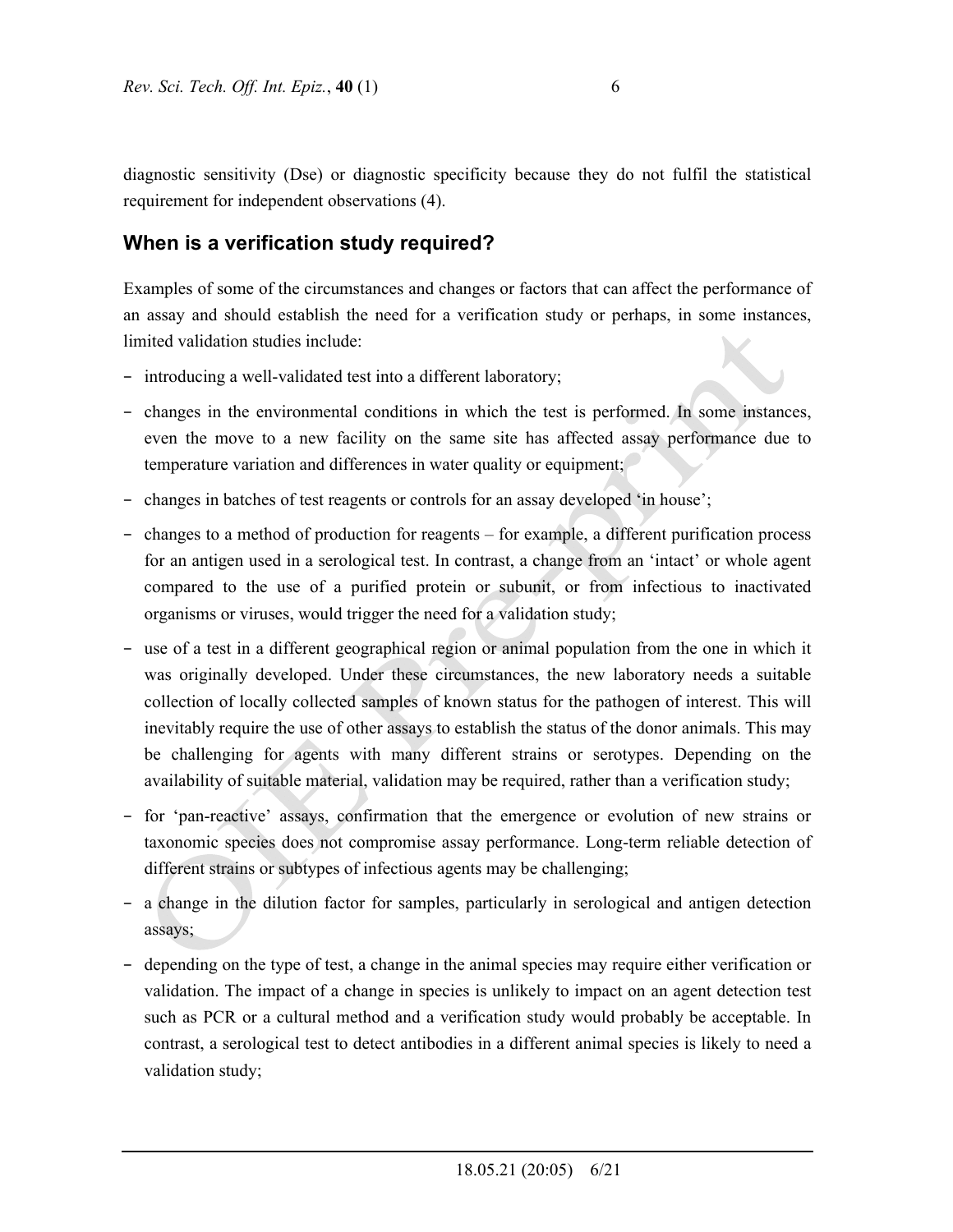− the need to test for the same agent in a different sample matrix. The acceptability of a verification study may vary, depending on the class of test. A verification study may be appropriate for an agent detection assay (e.g. PCR) to test plasma instead of serum, whereas employing the same assay to test semen samples would require a validation study.

When undertaking a verification study, it is important to confirm that the essential performance characteristics can be achieved. If the verification is being undertaken as the result of a minor change that, based on experience, is unlikely to result in a change in performance, the evaluation may be less rigorous than in a situation where the consequences are unclear. For example, confirming the performance of a new batch of master-mix for a real-time PCR assay from a commercial supplier does not need to be as exhaustive as evaluating the introduction of a commercially prepared product from a new supplier in the market. The extent of a verification study must be guided by scientists and technicians with relevant expertise with the class of test involved. The expertise and requirements for an assay to detect antibodies in an unusual sample matrix will differ from those needed for a real-time PCR assay, and those for an antigen detection test will differ again. Professional judgement will be needed to determine whether the change is considered to be minor or major. This, in turn, influences the scope of the verification process or dictates that a validation study is required. In making these decisions, factors that must be considered include:

- − the extent to which the test has previously been validated
- − the availability of appropriate documentation supporting prior validation studies
- − the availability of suitable reference panels and standards
- − the purpose for which the test or method is being used.

Most importantly, it is essential to demonstrate that an assay remains 'fit for purpose'. The rigour that is required to achieve this may be guided by the purpose for which the assay is being used and, in turn, the significance and implications of the results. The implications will inevitably be greater when a test for which the results have serious consequences returns a sub-optimal verification outcome. For example, the poor performance of a test for a multi-species zoonotic pathogen, a test for international trade or for a proof-of-freedom survey after an exotic disease outbreak will be viewed very differently from poor performance in a test being used for routine surveillance of an endemic disease.

In planning the scope of a verification study, the available data from an initial test validation should be reviewed by a scientist with expertise with the class of test involved, as well as the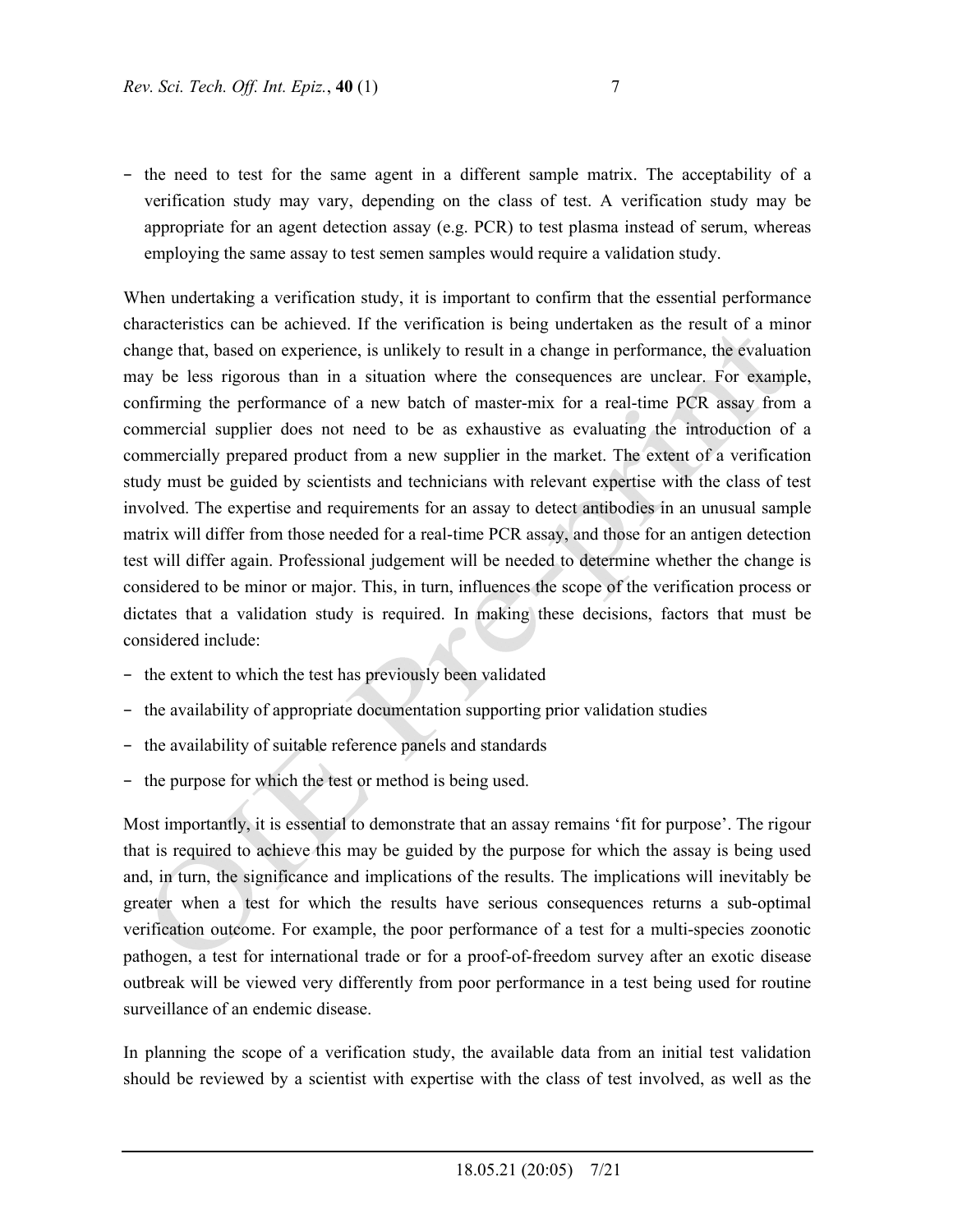ability to assess the quality and suitability of the original validation study. At a minimum, it is likely that the performance characteristics to be assessed will include:

- − analytical sensitivity
- − analytical specificity
- − accuracy
- − precision
- − repeatability.

Depending on the extent of verification needed, studies will perhaps include testing:

- − representative healthy animals from the target populations (selectivity)
- − animals with known infection to related agents/disease (exclusivity)
- − a determination whether the test will detect infection with all strains/types of interest (inclusivity).

# **Examples of verification studies**

Validation and verification of assays and methods used for applications in the biological sciences tend to be inherently more complex than those used for situations in the physical sciences. The examples that follow are limited to situations arising from the verification of assays that have been used for infectious diseases. It is hoped that these will illustrate some of the complexities and perhaps unexpected outcomes that have been encountered. It is important to have a strong understanding of the 'biology' of an infectious disease, especially the interactions between the host, pathogen and environment. However, there can be a wide range of other factors that may have an influence on the reliable performance of a test. Even though a test system might perform reliably, 'extrinsic' factors, such as sample matrix and specimen processing, can be important. While there are many different classes of tests and the range of applications is almost endless, the examples that follow provide an insight into situations that have been encountered with assay types that are in frequent use for infectious disease diagnosis.

# **Verification of specificity**

When confirming the analytical specificity of a test for antibodies, it is relatively common to test samples from animals that have not been exposed to the pathogen of interest, either by virtue of their age or geographical location (e.g. they originate from an area where the disease of interest has never been detected or, for a vector-borne agent, an area where the insect vector has never been detected). However, other factors, such as the varying responses of different animal species' immunological factors or extraneous influences, such as the circulation of cross-reactive agents,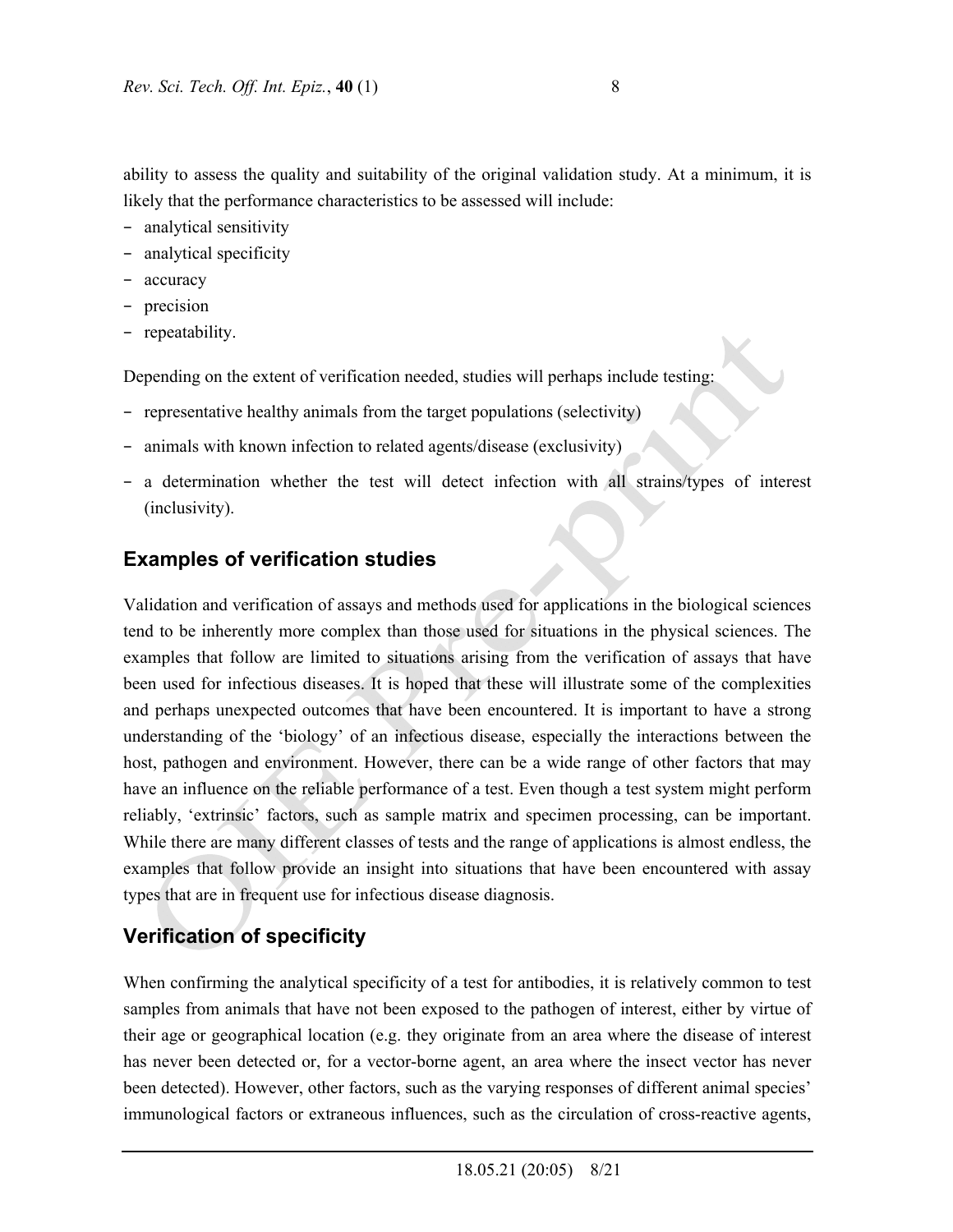may also be relevant. During verification of the specificity of a commercially available ELISA for assessment of antibodies against avian metapneumovirus (aMPV), the test was found not to be fit for the purpose of serosurveillance in a population of free-range 'village' chickens from a country known to be free from aMPV disease. The ELISA had been used for many years to assess sentinel chickens as part of an import protocol for quarantine purposes. The intended use of the test, as stated by the manufacturer, was to monitor aMPV type A, B and C antibodies from vaccinated chickens and turkeys, as well as in naïve (specific-antigen-free or SPF) flocks. However, when an unvaccinated population of free-range 'village' chickens, free from aMPV disease (population 2) were tested, the outcomes were remarkedly different from those gained from testing a population of sentinel chickens for quarantine and import purposes (population 1). The mean of sample-to-positive (S/P) ratio (sample optical density [OD]/positive control OD) for population 1 was 0.01 and for population 2 was 0.39. The negative/positive cut-off ratio of the kit was 0.2 S/P. Testing of the two populations was done in the same laboratory, under similar conditions, by the same technician. Commercial kit batches that were used varied. However, the in-house controls used between batches had similar test outcomes and both tests passed internal quality controls. Positive ELISA results were verified, using OIE-recommended standard immunofluorescence assay (IFA) and virus neutralisation test (VNT) methods, as false positives. Figures 1 and 2 show a frequency distribution of the ELISA results for both populations, indicating how differently two expected 'negative' populations may manifest themselves.

As population 2 came from free-range chickens residing in a country which is officially declared to be free of avian pneumovirus (APV), confirmation was required. The use of group-reactive aMPV IFAs and specific VNTs for all serotypes of aMPV (types A, B and C) gave negative results, suggesting that the ELISA results were false positives. The outcome of the verification was that the ELISA, when used alone, is not fit for the purpose of surveillance testing of freerange (village-type) chickens, but is fit for the purpose of testing sentinel chickens used during the monitoring of imported chickens in quarantine. If the test is to be used for surveillance purposes, the MedCalc software (Ostend, Belgium) suggests a cut-off at 0.81, giving the highest combined diagnostic sensitivity (100%) and diagnostic specificity (91%) using the data from Figure 2. The most likely explanation for the reduced diagnostic specificity is the difference in age and geographic location of each population. The sentinel chickens are considered to be almost SPF, due to their age and the environment in which they were raised. The free-range chickens were much older and more likely to have been exposed to a range of pathogens in the area where they were raised.

Care should be taken when selecting animals for specificity studies to ensure that they are truly representative of the target population. Using the correct representative populations to determine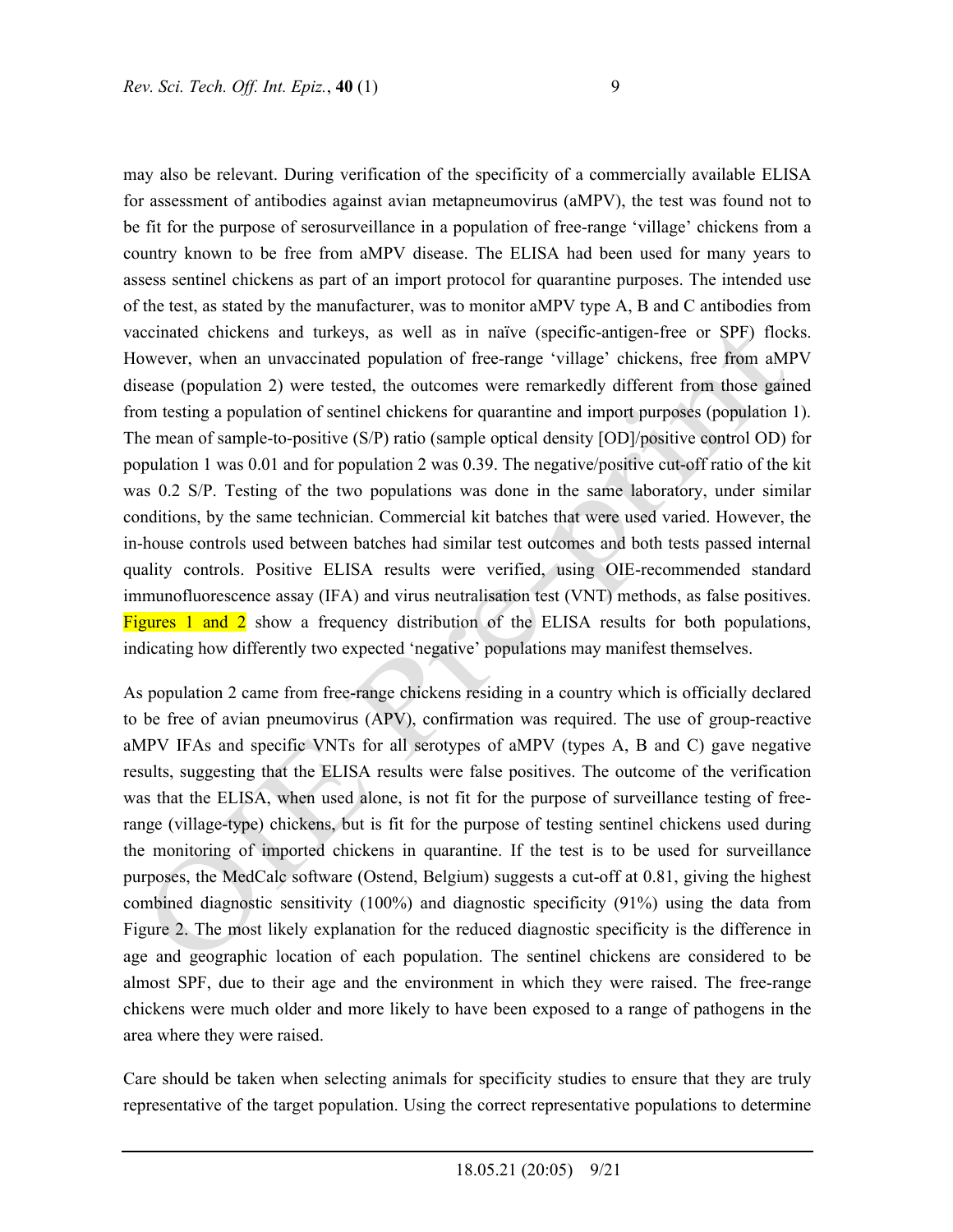selectivity (representative, healthy populations), exclusivity (known infection to related agents) and inclusivity (detecting all strains/types of interest) is important. Results obtained when testing samples from young SPF chickens may be 'fit for purpose' when testing SPF chicken populations, but are likely to be quite different from those obtained when testing adult birds in commercial flocks, where exposure to other pathogens that may increase the level of 'background' (non-specific) reactivity is frequently encountered. Vaccination of test animals for diseases other than the target pathogen should also be considered as this can increase the potential for 'non-specific' reactivity and loss of analytical specificity. As well as having a potential impact on analytical specificity, the response to an unrelated antigen (for example, cellculture proteins from a vaccine with a semi-purified virus preparation) can also impact on analytical sensitivity. Vaccinating horses with an equine herpesvirus-1 vaccine interfered with the equine arteritis VNT and had the potential to reduce test sensitivity (11).

Factors other than assay 'cut-off' values may also need to be considered. When testing sheep and cattle for antibodies against bluetongue viruses, to achieve an optimal balance between sensitivity and specificity with a blocking ELISA, it was necessary to test sheep sera at a dilution of 1/10 whereas cattle sera were tested at a 1/5 dilution.

# **Verification of sensitivity**

Where there are multiple antigenically or genetically different strains or subtypes of pathogens, broadly reactive ('pan-reactive') assays can be extremely valuable for screening purposes, for either surveillance or disease investigation. Typical examples include bluetongue and influenza viruses and bacteria from the genus *Leptospira*. When using a well-designed, broadly reactive, real-time PCR assay, failure to detect the agent in appropriate samples from acutely affected animals can (sometimes falsely) exclude the target agent as a cause of the disease. Similarly, during surveillance, negative results across a suitable number of animals from a population in a broadly reactive serological assay would suggest that the agent is probably not circulating in the region. However, maintaining an appropriate level of sensitivity and specificity can be demanding due to the broad spectrum of reactivity that these assays need to cover. Some of the challenges that can be encountered during verification studies are highlighted by the following examples for a bluetongue group-reactive blocking antibody ELISA and a real-time PCR assay for pestiviruses.

As a result of the difficulties and costs associated with producing test kits for infectious diseases, there are usually a limited number of commercial manufacturers. When test kits are validated, it is common to test samples from a region near the location of the manufacturer. However, this can introduce bias and ultimately affect either sensitivity or specificity. For example, during the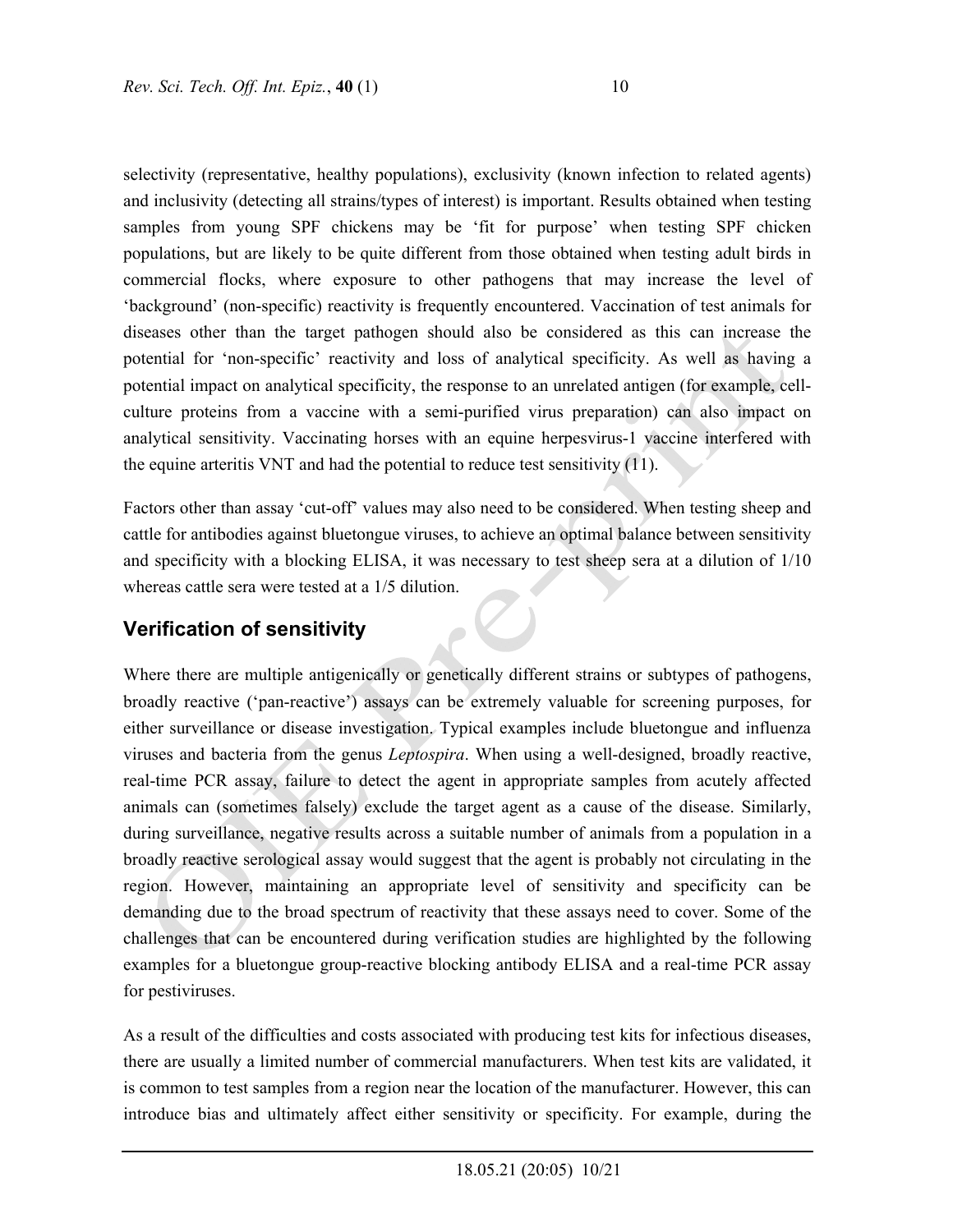verification of blocking ELISA kits for antibodies against bluetongue virus in cattle, one kit produced in Australia had a specificity of 99.9% and sensitivity of 99.5% when testing panels of sera of known status collected from Australia, Canada, the People's Republic of China, Italy, New Zealand and the United States of America (USA). On the other hand, although kits produced in Europe and the USA both had high specificity when testing the international sample panel, the sensitivity was inferior (90%–95%), despite those kits having had acceptable sensitivity when testing locally collected sera. This difference was considered to be due to the original selection of test monoclonal antibodies against the limited range of virus serotypes that were available locally.

During the investigation of a disease outbreak in sheep, serology results suggested that a pestivirus, most likely border disease virus (BDV), could be involved. Testing samples from aborted foetuses resulted in very weak reactivity of a single sample in an 'in-house', panreactive, real-time reverse transcription PCR (RT−PCR) for the detection of pestiviruses. All other samples gave negative results. This assay had been thoroughly validated and published and was in widespread use internationally. Further testing of blood samples from ten newborn lambs gave some positive results in the pan-reactive PCR (Table I). In order to confirm the specific virus that was involved, the same blood samples were then tested using a published BDV-specific assay. The results obtained showed that the pan-reactive assay lacked sensitivity. There were markedly higher cycle threshold (Ct) values when compared to the BDV-specific assay, with three samples giving a negative result.

To verify the unexpectedly poor results in the published pan-pestivirus, real-time RT−PCR, a methods comparison study was undertaken. All samples were subsequently tested using an antigen detection ELISA and a modified, pan-pestivirus, real-time PCR. Collectively, the results confirmed that each of these animals was infected with BDV. The data showed that the original, pan-pestivirus, real-time RT−PCR had both poor analytical and diagnostic sensitivity. The analytical sensitivity of the pan-reactive RT−PCR was approximately 100-fold less than that of the modified pan-pestivirus assay (a mean Ct difference of 7.2). The modified pan-reactive assay was also about ten-fold less sensitive than the BDV-specific assay (mean Ct difference of 3.1). The published, pan-pestivirus, real-time RT−PCR also had lower diagnostic sensitivity (only detecting 7/10 infected animals), although it might be argued that this assay could be 'fit for purpose' if the objective was to achieve a flock diagnosis. In contrast, the antigen ELISA and both the modified pan-pestivirus and BDV-specific real-time RT−PCR assays had acceptable diagnostic sensitivity at both the flock and individual animal levels. It was also concluded that the established pan-reactive PCR assay was not 'fit for purpose' for the diagnosis of BDV in sheep.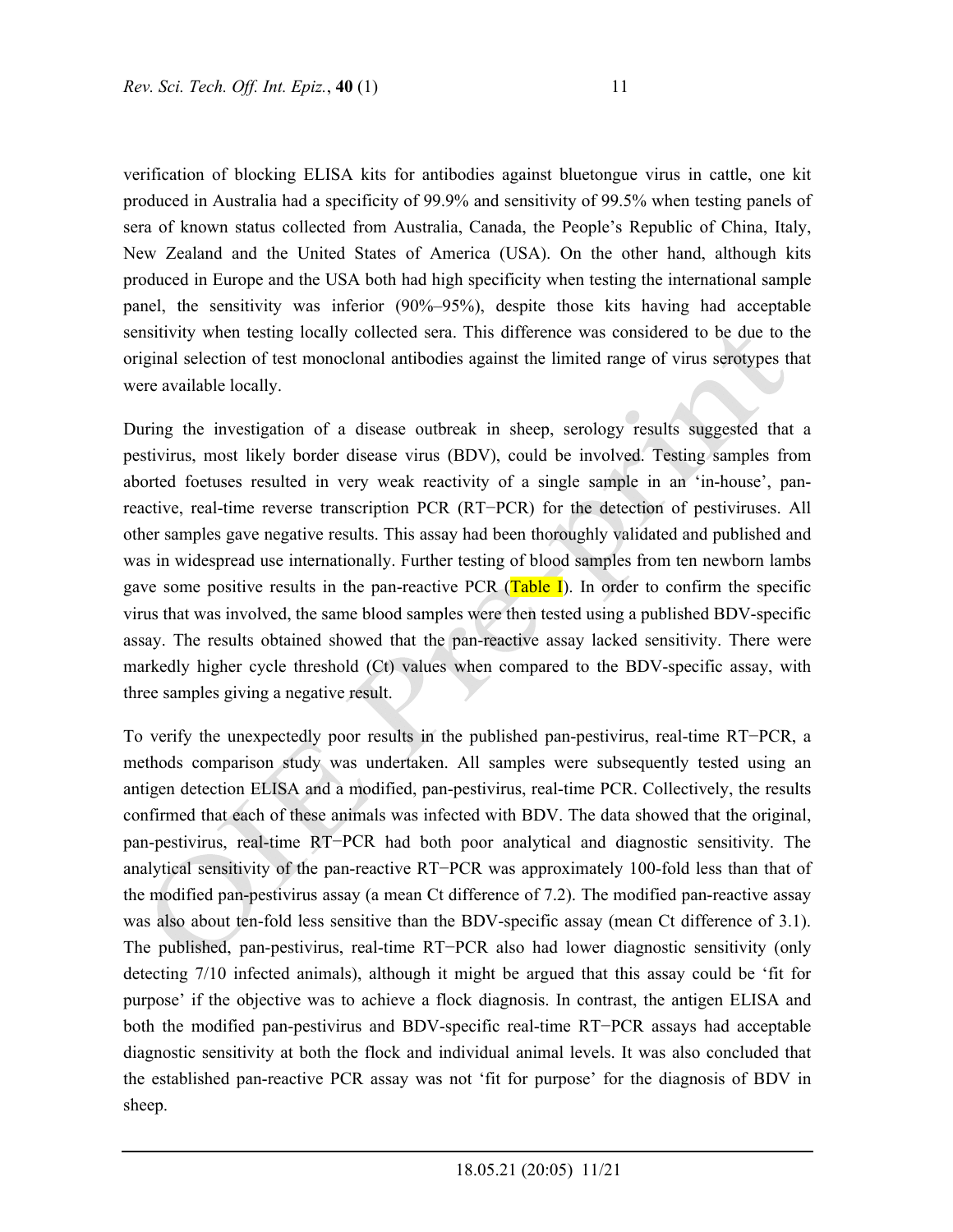### **Extrinsic factors affecting assay results**

During verification studies, with the wide range of assay classes that are available, it is also important to consider how samples were processed during an original validation and, in some cases, whether there was any exposure of the target agent to any other substances. Recent experiences with testing for severe acute respiratory syndrome coronavirus 2 (SARS-CoV-2) have clearly shown that a sample transport medium that has been designed for testing by culture methods may not be suitable for testing by molecular methods (12). Some of the virus transport media investigated rapidly destroyed the target RNA while others contained extraneous agents as the result of the addition of foetal bovine serum to the medium. A similar situation has been reported (13) when detecting viral antigens and nucleic acid in tissue samples. Substances used to elute the antigens from tissues rapidly degraded the nucleic acid to give false-negative results. If these aspects are not considered during assay validation and verification, the conclusions could be quite erroneous.

## **Availability and use of reference sample panels**

There are many examples of published experimental studies that could provide excellent samples for both assay validation and verification (see King *et al.*, this issue) (9). For example, a longitudinal study of equine influenza in naturally infected horses (14), in which nasal swabs and serum samples were collected daily, has been used to verify the performance characteristics of two real-time PCR assays and two blocking ELISAs for antibody detection. This sample panel was extremely useful for comparative testing by demonstrating the onset, progression and cessation of virus excretion, as well as the development of the immune response. In many instances, a study that has been conducted for a completely different purpose (such as control animals from vaccine trials where there is a challenge with the pathogen of interest) can provide a valuable set of samples.

### **Maintenance of assay performance**

The scope of a verification study will be influenced by the purpose for which an assay or method is used and the nature of the change that has occurred, and should be commensurate with the scale of the original validation. Once an assay has been introduced for routine use, it should be subjected to ongoing 'verification'. Although it may not always be recognised as part of the verification process, participation in external proficiency testing and monitoring the performance of test control samples both contribute to the continuing demonstration that an assay remains 'fit for purpose' (see Waugh and Clarke, this issue) (15).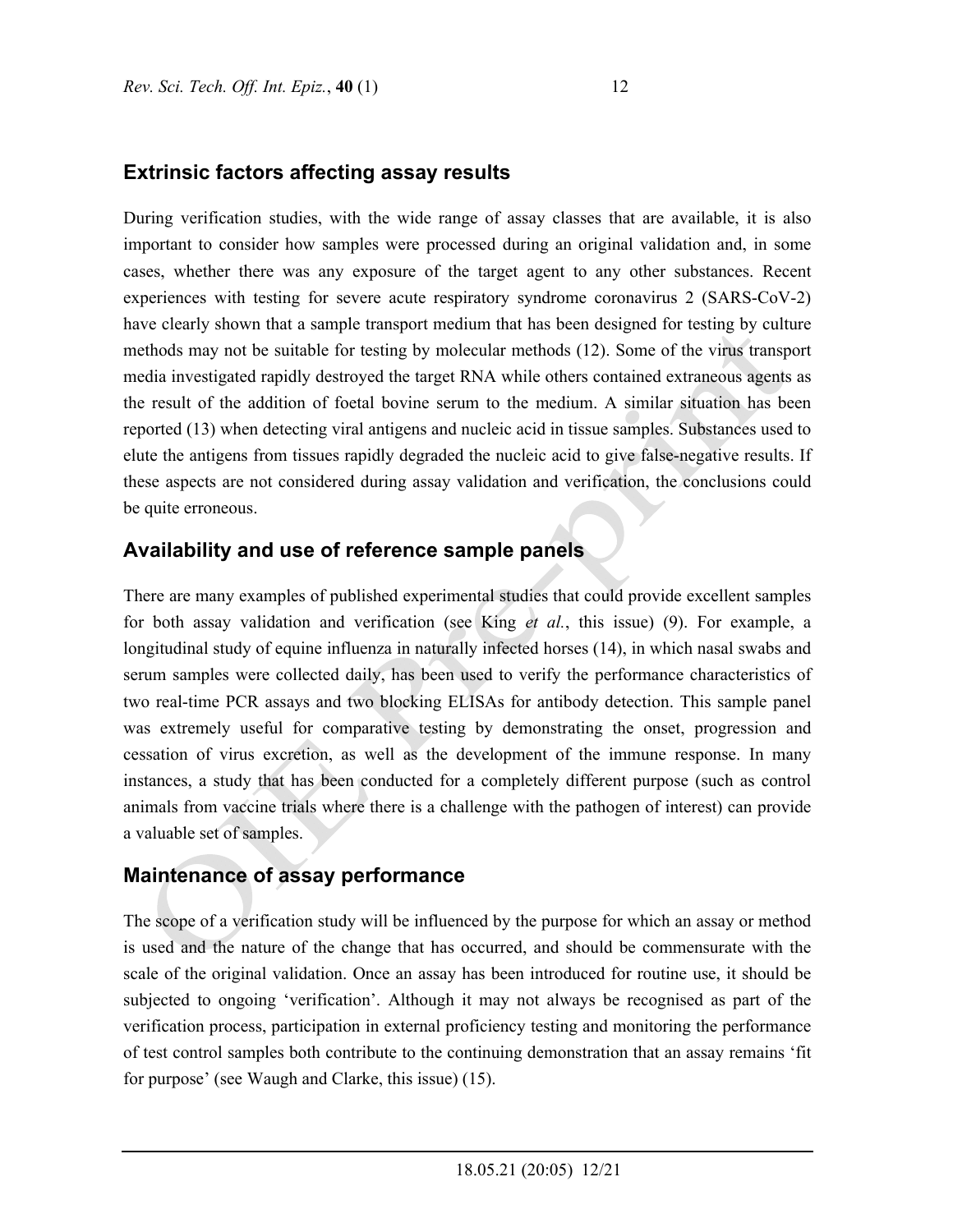Scientists in both diagnostic and research settings have a need for assays and methods that are 'fit for purpose'. Perhaps the most essential component that is needed for either assay validation or verification is the availability of well-characterised sample panels appropriate for the intended purpose, and in sufficient quantity to last for many years. It is important for all scientists to be vigilant in identifying and retaining suitable materials when they become available.

## **Conclusions**

Verification studies are essential whenever a test is used in a new laboratory and if there has been a change in a component of an assay or the method. It is important to review the nature of the change to ensure that it is of a minor nature and does not affect the biological basis and properties of the method. Otherwise, a full validation study would be required to assess the impact of the change. As there are no rigid guidelines for verification studies, each situation requires careful appraisal by suitably qualified and experienced scientific staff to see that an appropriate evaluation is carried out to ensure that the assay remains 'fit for purpose'.

# **Votre essai a été modifié – est-il toujours « apte à l'emploi » ? Comment faut-il l'évaluer ?**

P.D. Kirkland & K.M. Newberry

#### **Résumé**

Les essais de laboratoire fiables constituent des outils essentiels pour le diagnostic ou la surveillance d'une majorité de maladies animales. Avant d'être utilisés en routine, les essais doivent faire l'objet d'une validation appropriée, destinée à s'assurer qu'ils possèdent les caractéristiques de performance nécessaires pour générer des résultats fiables et à déterminer qu'ils peuvent être utilisés pour la finalité prévue. Au fil du temps, il est inévitable que certains changements soient apportés aux réactifs de l'essai ou à son format, visant par exemple à appliquer le test sur autre espèce animale ou dans un nouveau laboratoire. À chaque changement introduit (qu'il s'agisse d'une composante du test, de sa modalité d'application ou du lieu où il est conduit), il est essentiel de déterminer si ces nouvelles circonstances affectent la base biologique et les propriétés de l'essai. Si les modifications n'affectent pas la base biologique de l'essai, les changements peuvent être considérés comme mineurs et une étude de contrôle des performances pourra être réalisée pour confirmer que les caractéristiques de performance n'ont pas subi d'altération indésirable. En cas de changement majeur, une nouvelle étude de validation devra être réalisée. L'étude de comparabilité de méthodes, qui consiste à réaliser simultanément l'essai original et l'essai modifié sur un même panel d'échantillons fournit une comparaison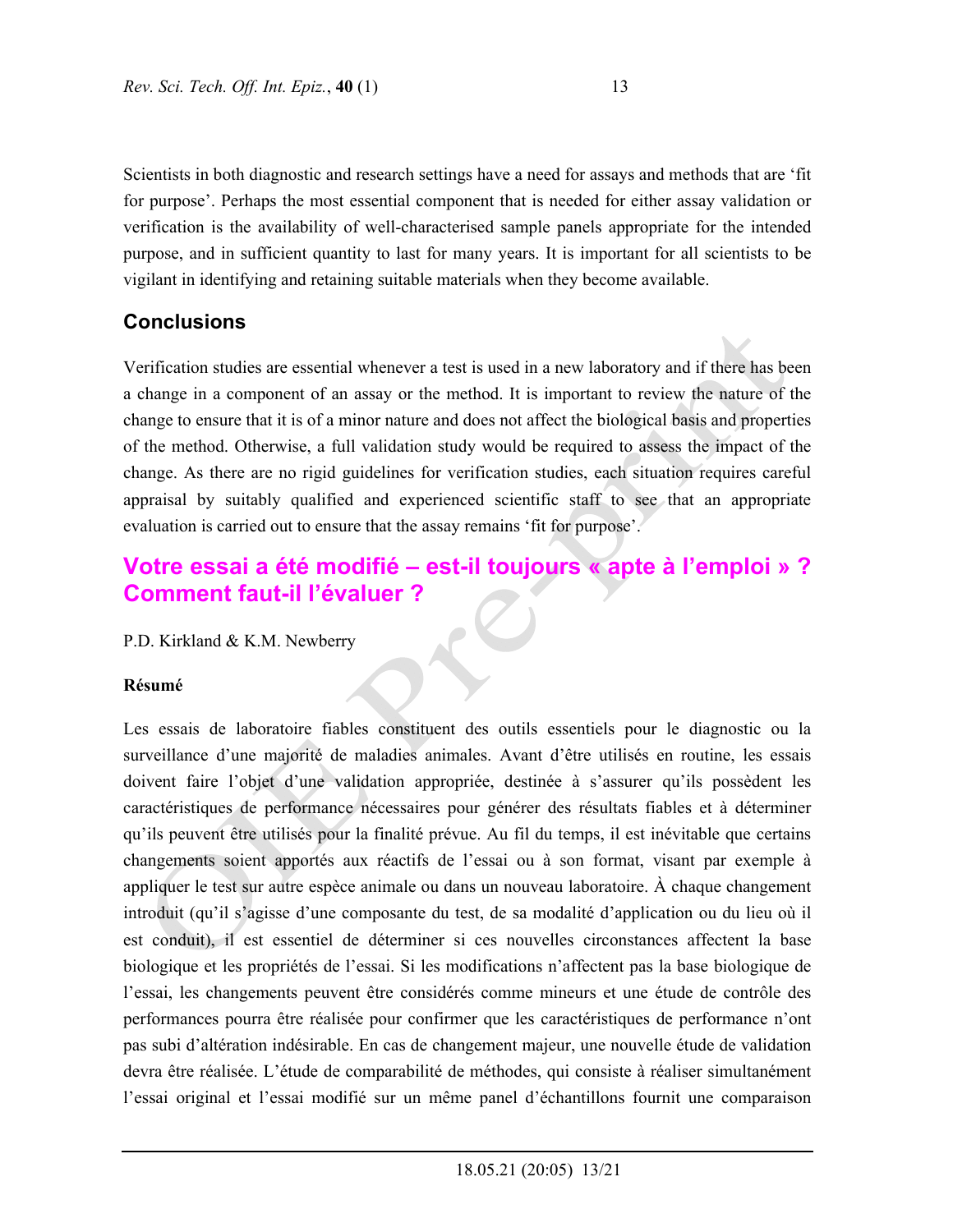extrêmement robuste. Néanmoins, dans certaines situations les études de comparabilité ne sont pas une option, notamment lorsqu'il s'agit d'introduire la méthode modifiée dans un nouveau laboratoire. Il devient alors indispensable de pouvoir accéder aux données de validation originales et de disposer de panels d'échantillons de référence appropriés afin de fournir la preuve que l'essai est toujours « apte à l'emploi » qui lui a été assigné.

#### **Mots-clés**

Caractéristiques de performance – Comparaison de méthodes – Contrôle des performances d'un test – Panel d'échantillons de référence – Sensibilité – Spécificité – Validation.

# **Si su ensayo ha cambiado, ¿sigue siendo "idóneo para el propósito previsto"? ¿Qué evaluación se requiere?**

P.D. Kirkland & K.M. Newberry

#### **Resumen**

Un ensayo de laboratorio fiable es una herramienta básica para el diagnóstico o la vigilancia de la mayoría de las enfermedades animales. Antes de poder emplear de forma sistemática un ensayo es preciso validarlo debidamente, para tener la seguridad de que presente características de rendimiento adecuadas, que deparen resultados fiables, y de que se ajuste al propósito previsto. Con el tiempo, inevitablemente, será preciso modificar los reactivos y el formato del ensayo, con objeto de aplicarlo a una especie diferente o de practicarlo en un nuevo laboratorio. Siempre que haya un cambio en el ensayo (ya sea en sus componentes o en su modo o lugar de aplicación), será esencial determinar si las nuevas circunstancias influyen en su base biológica o en sus propiedades. Cuando las modificaciones no incidan en su base biológica, se podrá considerar que los cambios son de importancia menor y se podrá realizar un estudio de verificación para comprobar que las características de rendimiento no se han visto negativamente afectadas. Los cambios de mayor entidad exigen un nuevo proceso de validación. Los estudios de comparación de métodos, en los que paralelamente se aplican la técnica original y la modificada a un mismo panel de muestras, deparan una comparación sumamente robusta. Sin embargo, los estudios de comparabilidad no siempre son una posibilidad factible, sobre todo cuando se trata de empezar a aplicar un método en un nuevo laboratorio. En tales casos resultará fundamental tener acceso a los datos de validación originales y a paneles adecuados de muestras de referencia para asegurarse de que el ensayo siga siendo **«**idóneo para el propósito previsto**»**.

#### **Palabras clave**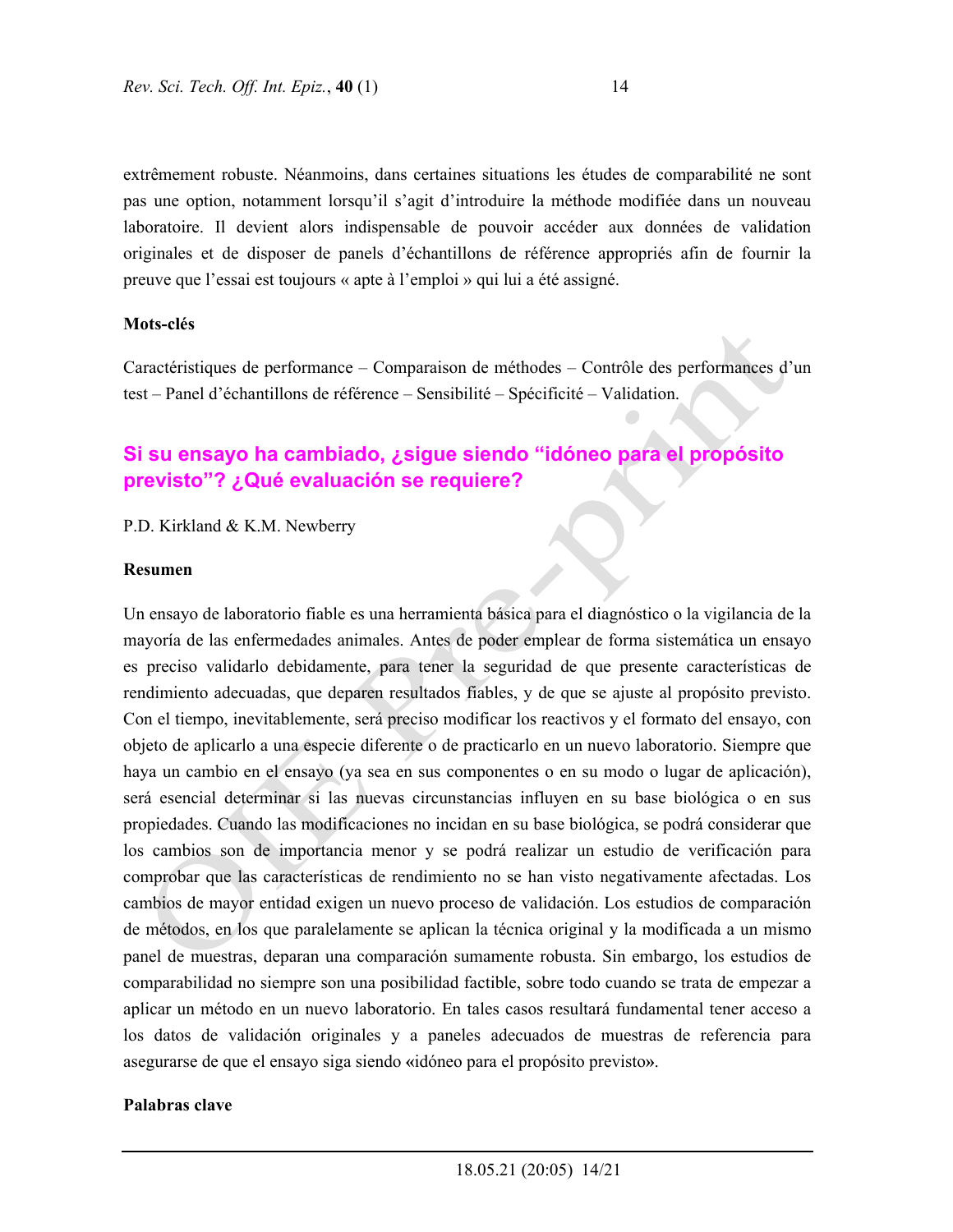Comparación de métodos – Características de rendimiento – Especificidad – Paneles de muestras de referencia – Sensibilidad – Validación – Verificación.

## **References**

- 1. International Organization for Standardization (ISO) (2017). ISO/IEC 17025: 2017: General requirements for the competence of testing and calibration laboratories. Section 7.2.1.5. ISO, Geneva, Switzerland. Available at: www.iso.org/standard/66912.html (accessed on 7 December 2020).
- 2. World Organisation for Animal Health (OIE) (2018). –Comparability of assays after changes in a validated test method. Chapter 2.2.8. *In* Manual of Diagnostic Tests for Terrestrial Animals. OIE, Paris, France, 11 pp. Available at: www.oie.int/fileadmin/Home/eng/Health\_standards/tahm/2.02.08\_COMPARABILITY\_ASS AYS AFTER CHANGE0S.pdf (accessed on 7 December 2020).
- 3. Reising M.M., Tong C., Harris B., Toohey-Kurth K.L., Crossley B., Mulrooney D., Tallmadge R.L., Schumann K.R., Lock A.B. & Loiacono C.M. (2021). – A review of guidelines for evaluating a minor modification to a validated assay. *In* Diagnostic test validation science: a key element for effective detection and control of infectious animal diseases (A.A. Gardner & A. Colling, eds). *Rev. Sci. Tech. Off. Int. Epiz*., **40** (1), XX–YY. doi:10.20506/rst.40.1.XXXX.
- 4. World Organisation for Animal Health (OIE) (2018). Principles and methods of validation of diagnostic assays for infectious diseases. Chapter 1.1.6. *In* Manual of Diagnostic Tests for Terrestrial Animals. OIE, Paris, France, 16 pp. Available at: www.oie.int/fileadmin/Home/eng/Health\_standards/tahm/1.01.06\_VALIDATION.pdf (accessed on 7 December 2020).
- 5. World Organisation for Animal Health (OIE) (2019). Principles and methods of validation of diagnostic assays for infectious diseases. Chapter 1.1.2. *In* Manual of Diagnostic Tests for Aquatic Animals. OIE, Paris, France. Available at: www.oie.int/index.php?id=2439&L=0&htmfile=chapitre\_validation\_diagnostics\_assays.htm (accessed on 7 December 2020).
- 6. World Organisation for Animal Health (OIE) (2021). Register of diagnostic kits certified by the OIE as validated as fit for purpose. OIE, Paris, France. Available at: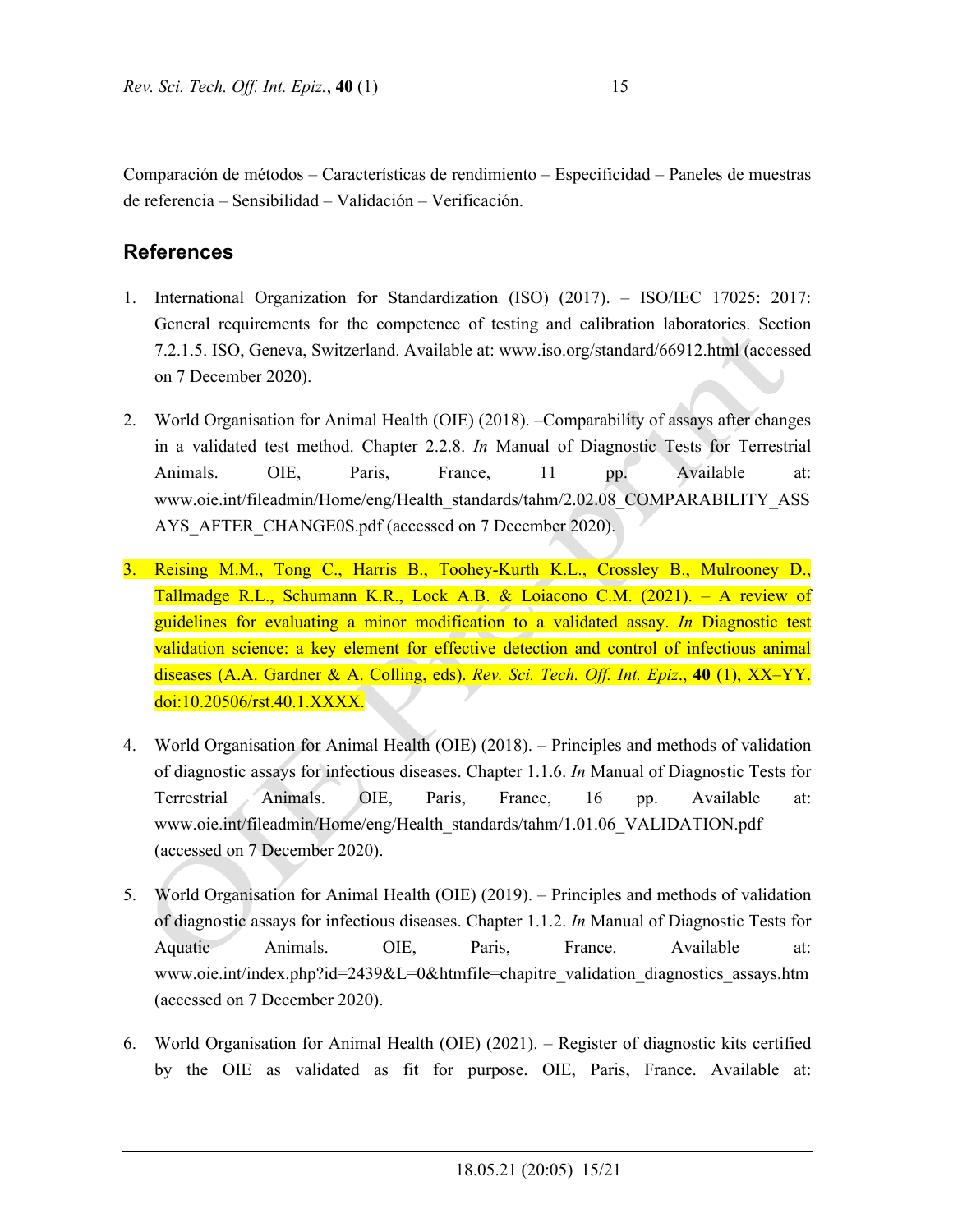- 7. Reising M.M., Schumann K.R., Crossley B.M., Glas P.S., Jacobson R.H., Toohey-Kurth K.L., Pedersen J.C., Siev D. & Martin B.M. (2014). – Methods comparison: an alternative approach for evaluating the impact of a modification to a validated assay. *J. Vet. Diagn. Invest.*, **26** (4), 480–487. doi:10.1177/1040638714535402.
- 8. Watson J.W., Carlile G.A. & Williams D.T. (2021). The value of virtual biobanks for transparency purposes with respect to reagents and samples used during test development and validation. *In* Diagnostic test validation science: a key element for effective detection and control of infectious animal diseases (A.A. Gardner & A. Colling, eds). *Rev. Sci. Tech. Off. Int. Epiz*., **40** (1), XX–YY. doi:10.20506/rst.40.1.XXXX.
- 9. Ludi A.B., Mioulet V., Bakkali Kassimi L., Lefebvre D.J., De Clercq K., Chitsungo E., Nwankpa N., Vosloo W., Paton D.J. & King D.P. (2021). – Selection and use of reference panels: a case study highlighting current gaps in the materials available for foot and mouth disease. *In* Diagnostic test validation science: a key element for effective detection and control of infectious animal diseases (A.A. Gardner & A. Colling, eds). *Rev. Sci. Tech. Off. Int. Epiz*., **40** (1), XX–YY. doi:10.20506/rst.40.1.XXXX.
- 10. Read A.J., Finlaison D.S., Gu X., Hick P.M., Moloney B., Wright T. & Kirkland P.D. (2019). – Clinical and epidemiological features of West Nile virus equine encephalitis in New South Wales, Australia, 2011. *Aust. Vet. J.*, **97** (5), 133–143. doi:10.1111/avj.12810.
- 11. Newton J.R., Geraghty R.J., Castillo-Olivares J., Cardwell J.M. & Mumford J.A. (2004). Evidence that use of an inactivated equine herpesvirus vaccine induces serum cytotoxicity affecting the equine arteritis virus neutralisation test. *Vaccine*, **22** (29–30), 4117–4123. doi:10.1016/j.vaccine.2004.02.052.
- 12. Kirkland P.D. & Frost M.J. (2020). The impact of viral transport media on PCR assay results for the detection of nucleic acid from SARS-CoV-2. *Pathology*, **52** (7), 811–814. doi:10.1016/j.pathol.2020.09.013.
- 13. Quinet C., Czaplicki G., Dion E., Dal Pozzo F., Kurz A. & Saegerman C. (2016). First results in the use of bovine ear notch tag for bovine viral diarrhoea virus detection and genetic analysis. *PLoS One,* **11** (10), e0164451. doi:10.1371/journal.pone.0164451.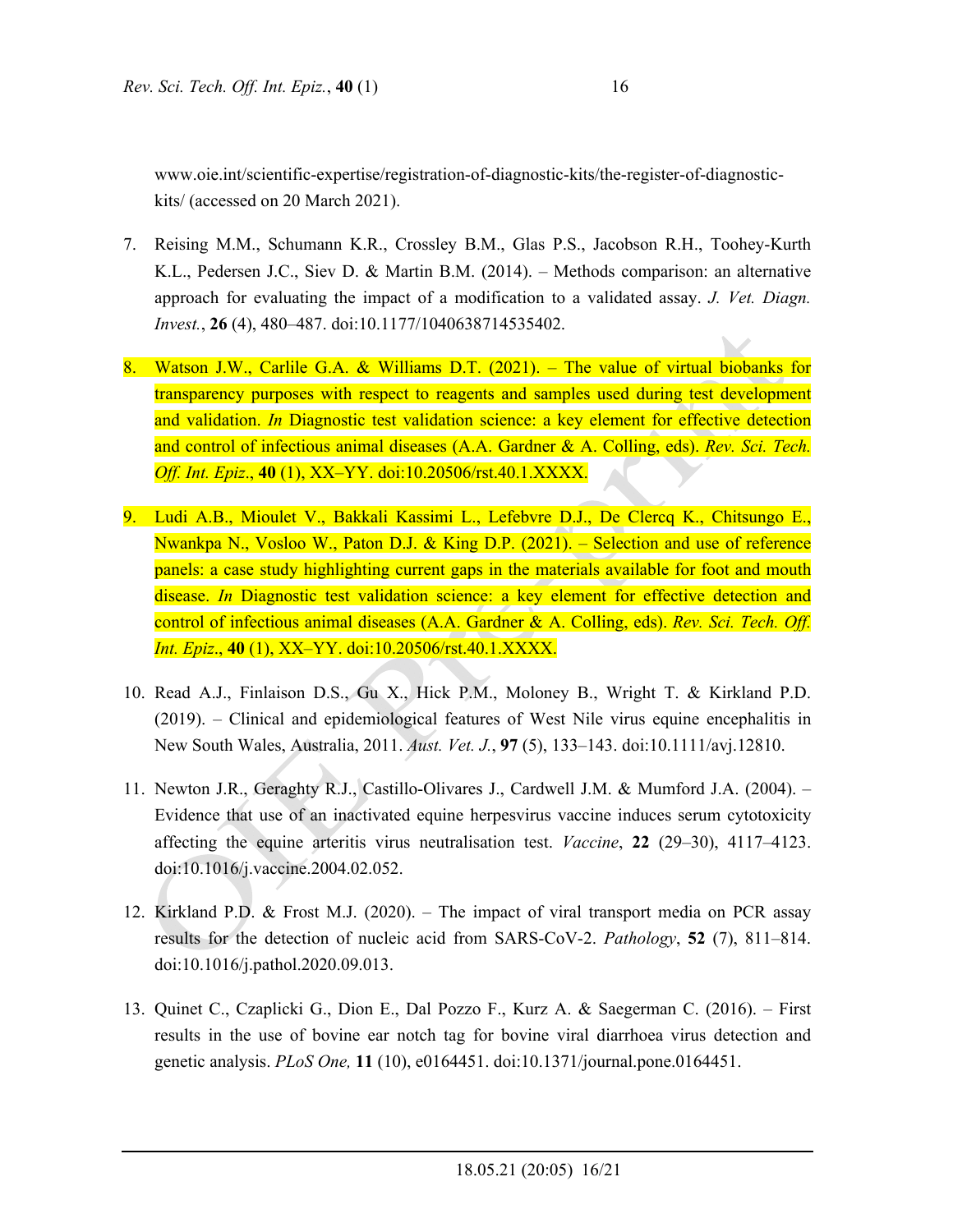- 14. Read A.J., Arzey K.E., Finlaison D.S., Gu X., Davis R.J., Ritchie L. & Kirkland P.D. (2012). – A prospective longitudinal study of naturally infected horses to evaluate the performance characteristics of rapid diagnostic tests for equine influenza virus. *Vet. Microbiol.*, **156** (3–4), 246–255. doi:10.1016/j.vetmic.2011.10.031.
- 15. Waugh C. & Clarke G. (2021). Factors affecting test reproducibility among laboratories. *In* Diagnostic test validation science: a key element for effective detection and control of infectious animal diseases (A.A. Gardner & A. Colling, eds). *Rev. Sci. Tech. Off. Int. Epiz.*, **40** (1), XX–YY. doi:10.20506/rst.40.1.XXXX.

 $\mathcal{L}$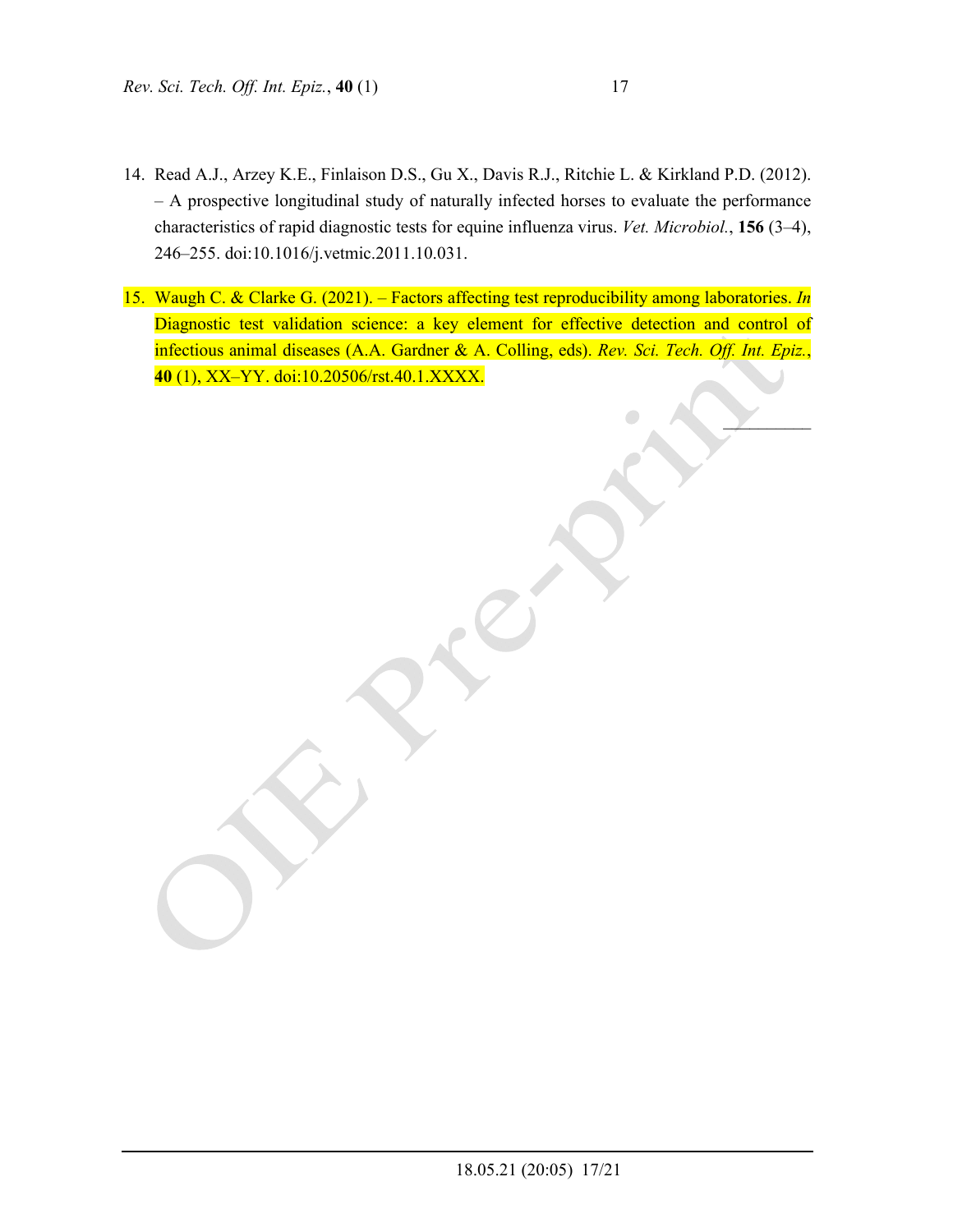#### **Table I**

**Comparison of reactivity of an assay specific for border disease virus with two panreactive, pestivirus, real-time polymerase chain reaction assays** 

| Sample         | Antigen<br><b>ELISA</b> | Real-time RT-PCR (Ct)          |                                       |                                                                           | Real-time RT-PCR (Ct)                             |                                       |                                                                                           |
|----------------|-------------------------|--------------------------------|---------------------------------------|---------------------------------------------------------------------------|---------------------------------------------------|---------------------------------------|-------------------------------------------------------------------------------------------|
|                |                         | Pan-<br>reactive<br>pestivirus | <b>Border</b><br>disease-<br>specific | <b>Difference</b><br>between<br>pan-<br>pestivirus- &<br>BDV-<br>specific | <b>Modified</b><br>pan-<br>reactive<br>pestivirus | <b>Border</b><br>disease-<br>specific | <b>Difference</b><br>between<br>modified<br>pan-<br>pestivirus- &<br><b>BDV-</b> specific |
| 1              | Positive                | 33.43                          | 23.93                                 | 9.50                                                                      | 23.74                                             | 21.19                                 | 2.55                                                                                      |
| $\overline{2}$ | Positive                | 34.24                          | 22.57                                 | 11.67                                                                     | 24.86                                             | 21.79                                 | 3.07                                                                                      |
| 3              | Positive                | 31.22                          | 20.29                                 | 10.93                                                                     | 25.97                                             | 21.81                                 | 4.16                                                                                      |
| 4              | Positive                | 36.21                          | 25.59                                 | 10.62                                                                     | 27.13                                             | 23.21                                 | 3.92                                                                                      |
| 5              | Positive                | 35.19                          | 24.95                                 | 10.24                                                                     | 25.85                                             | 23.26                                 | 2.59                                                                                      |
| 6              | Positive                | 38.09                          | 27.46                                 | 10.63                                                                     | 27.32                                             | 23.53                                 | 3.79                                                                                      |
| $\overline{7}$ | Positive                | Negative                       | 26.82                                 | 13.18                                                                     | 26.89                                             | 23.78                                 | 3.11                                                                                      |
| 8              | Positive                | Negative                       | 28.47                                 | 11.53                                                                     | 27.12                                             | 23.79                                 | 3.33                                                                                      |
| 9              | Positive                | 32.16                          | 24.81                                 | 7.35                                                                      | 25.42                                             | 23.84                                 | 1.58                                                                                      |
| 10             | Positive                | Negative                       | 31.52                                 | 8.48                                                                      | 27.57                                             | 23.95                                 | 3.62                                                                                      |
|                |                         |                                | Mean<br>difference                    | 10.41                                                                     |                                                   | Mean<br>difference                    | 3.17                                                                                      |

BDV: Border disease virus

ELISA: enzyme-linked immunosorbent assay

RT−PCR (Ct): reverse-transcription polymerase chain reaction (cycle threshold)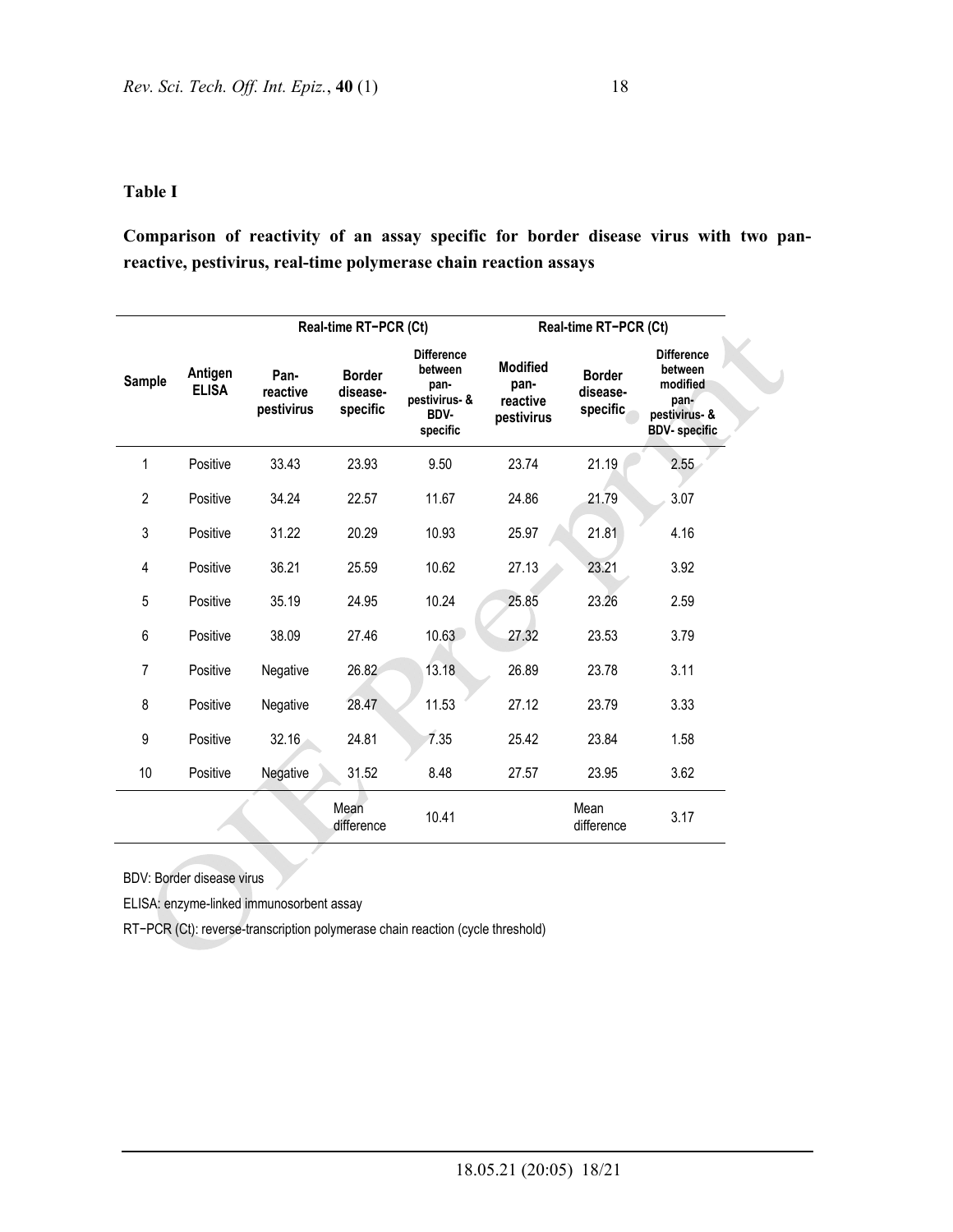

### **Fig. 1**

**A frequency distribution of the results, by enzyme-linked immunosorbent assay, of testing a population of sentinel chickens (population 1) for antibodies against avian metapneumovirus** 

Population 1 comprises sentinel chickens for quarantine for import purposes

SP ratio: mean sample-to-positive (S/P) ratio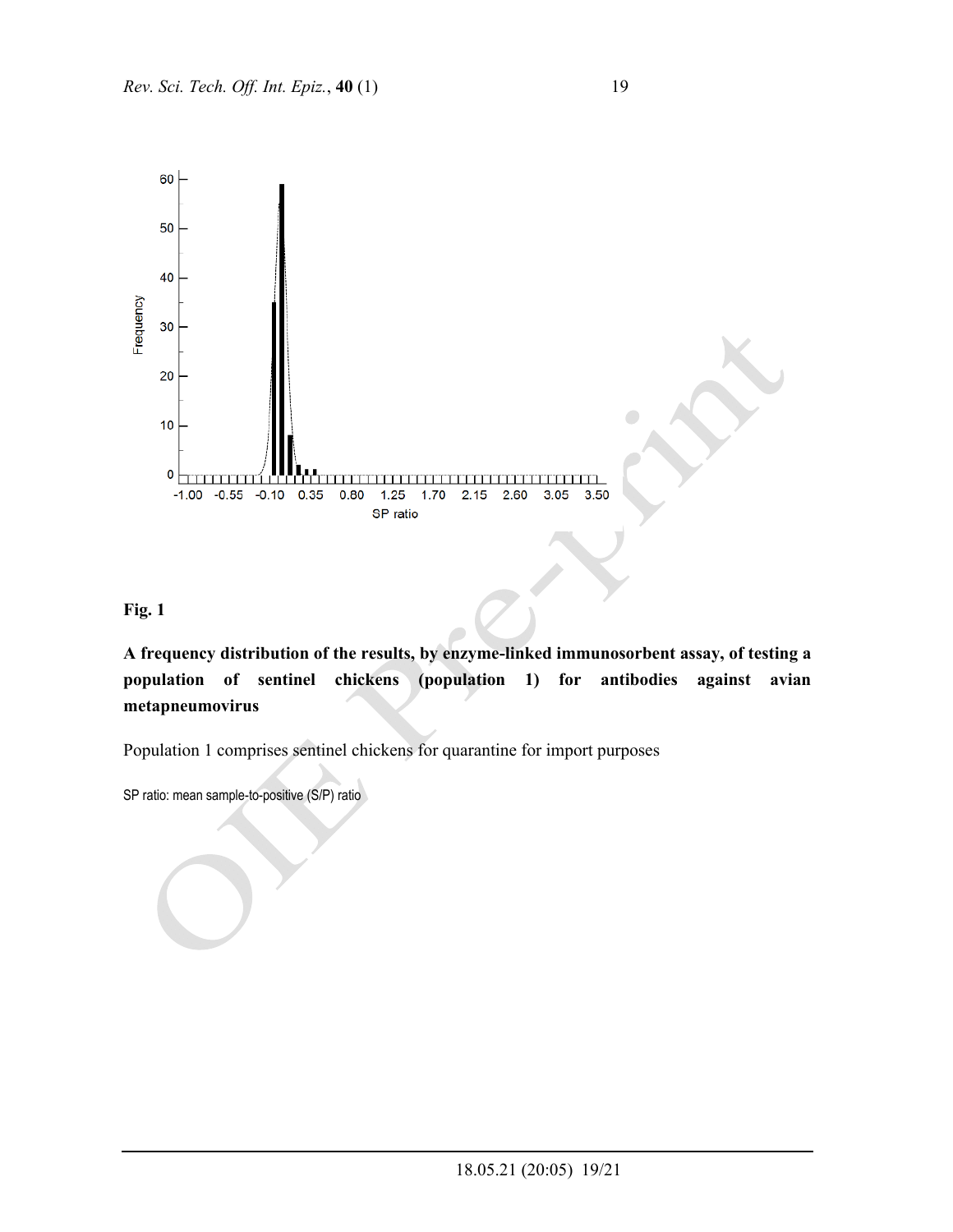



**A frequency distribution of the results, by enzyme-linked immunosorbent assay, of testing a population of free-range 'village' chickens (population 2) for antibodies against avian metapneumovirus** 

Population 2 comprises an unvaccinated avian-metapneumovirus-free population of free-range village chickens

SP ratio: mean sample-to-positive (S/P) ratio